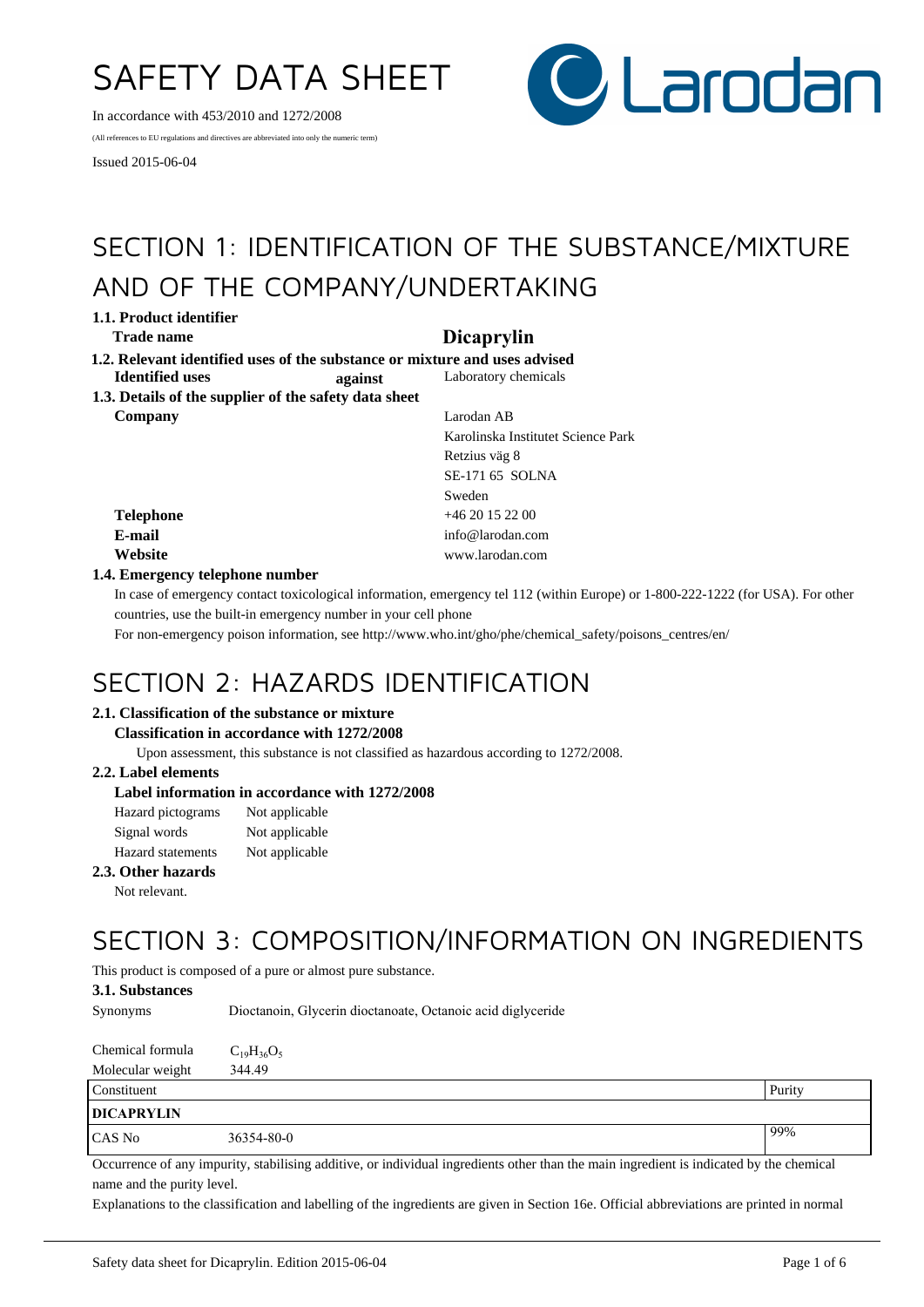font. Text in italics are specifications and/or complement used in the calculation of the hazards of this mixture, see Section 16b

# SECTION 4: FIRST AID MEASURES

#### **4.1. Description of first aid measures**

#### **Generally**

In case of concern, or if symptoms persist, call doctor/physician.

### **Upon breathing in**

Inhalation of fumes from heated product: let the injured rest at a warm place with fresh air. Contact the doctor if symptoms persist.

#### **Upon contact with the eyes**

As a precaution, rinse the eye thoroughly with water; If symptoms occur, call a doctor/physician.

#### **Upon skin contact**

Normal washing of the skin is considered sufficient; If nevertheless symptoms do occur, contact a physician. Remove contaminated clothes.

#### **Upon ingestion**

Flush nose, mouth and throat with water.

Upon ingestion of larger amounts, consult a doctor/physician.

#### **4.2. Most important symptoms and effects, both acute and delayed**

Ingestion of large amounts of the product may cause nausea and vomiting.

# **4.3. Indication of any immediate medical attention and special treatment needed**

Symptomatic treatment.

# SECTION 5: FIRE-FIGHTING MEASURES

#### **5.1. Extinguishing media**

#### **Recommended extinguishing agents**

Extinguish with materials intended for the surrounding fire.

#### **Unsuitable extinguishing agents**

Among common extinguishing agents there are none that are overtly unsuitable.

#### **5.2. Special hazards arising from the substance or mixture**

Produces fumes containing harmful gases (carbon monoxide and carbon dioxide) when burning. The product is not hazardous in the flammable sense.

#### **5.3. Advice for fire-fighters**

In case of fire use a respirator mask.

#### Wear full protective clothing.

Protective measures should be taken regarding other material at the site of the fire.

# SECTION 6: ACCIDENTAL RELEASE MEASURES

#### **6.1. Personal precautions, protective equipment and emergency procedures**

Use recommended safety equipment, see section 8.

Note that there is a risk of slipping if product is leaking/spilling.

#### **6.2. Environmental precautions**

At amounts considered in this case, the product may be released into the natural environment without serious environmental consequences. Large emissions should however be reported to the emergency services and the Environment Agency.

#### **6.3. Methods and material for containment and cleaning up**

Small spills can be wiped up with a cloth or similar. Then flush the spill site with water. Larger spills should first be covered with sand or earth and then be collected. Collected material should be disposed according to Section 13.

#### **6.4. Reference to other sections**

See section 8 and 13 for personal protection equipment and disposal considerations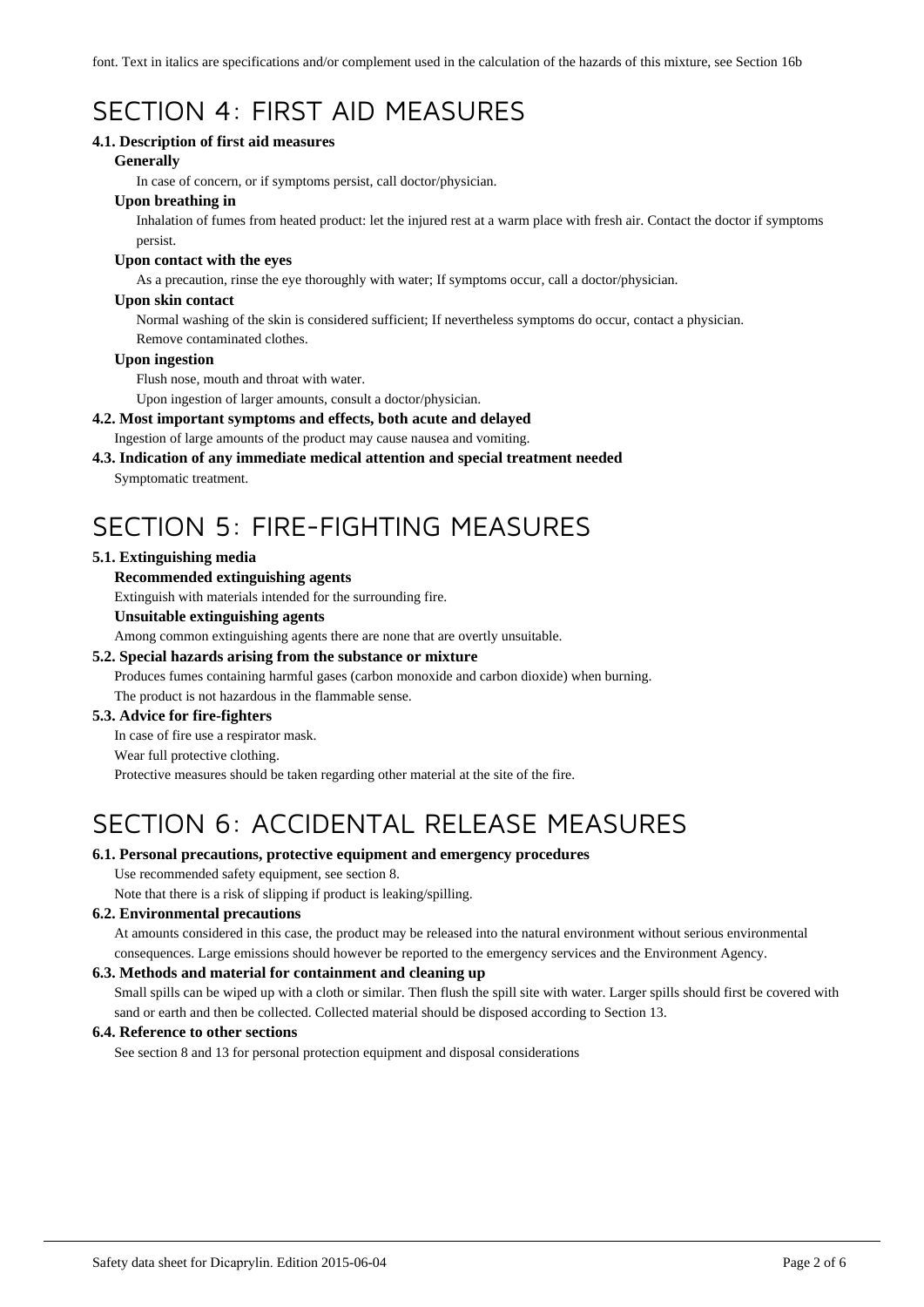# SECTION 7: HANDLING AND STORAGE

### **7.1. Precautions for safe handling**

Read and follow the manufacturer's instructions. Avoid spillage, inhalation and contact with eyes and skin. Keep well closed.

The usual precautions for handling chemicals should be observed.

#### **7.2. Conditions for safe storage, including any incompatibilities**

Store in dry and cool area.

Store in a ventilated space.

#### **7.3. Specific end uses**

See identified uses in Section 1.2.

# SECTION 8: EXPOSURE CONTROLS/PERSONAL

# PROTECTION

### **8.1. Control parameters**

### **8.1.1. National limit values, United Kingdom**

All ingredients (cf. Section 3) lack occupational exposure limit values.

### **8.2. Exposure controls**

In terms of minimizing risks, no special attention is needed for this product besides the general obligations that follow EU directive 89/391 and national occupational legislation.

Eye protection is not necessary during normal use.

Protective gloves are normally not needed due to the properties of this product, but may be necessary for other reasons, e.g.

mechanical risks, temperature conditions or microbiological risks.

Special measures for protection of the skin are necessary only in rare working situations. In case of doubt, consult occupational expertise. Show this safety data sheet.

Protective breathing equipment should only be required in extreme work-situations. Consult the manufacturer if this is the case. For limitation of environmental exposure, see Section 12.

# SECTION 9: PHYSICAL AND CHEMICAL PROPERTIES

### **9.1. Information on basic physical and chemical properties**

| a)             | Appearance                                   | Form: liquid                   |
|----------------|----------------------------------------------|--------------------------------|
|                |                                              | Colour: colorless              |
| b)             | Odour                                        | None                           |
| c)             | Odour threshold                              | Not applicable                 |
| d)             | pH                                           | Not applicable                 |
| e)             | Melting point/freezing point                 | Not applicable                 |
| f)             | Initial boiling point and boiling range      | Not applicable                 |
| g)             | Flash point                                  | Not applicable                 |
| h)             | Evaporation rate                             | Not applicable                 |
| $\mathbf{i}$   | Flammability (solid, gas)                    | Not applicable                 |
| $\overline{1}$ | Upper/lower flammability or explosive limits | Not applicable                 |
| k)             | Vapour pressure                              | Not applicable                 |
| $_{\rm D}$     | Vapour density                               | Not applicable                 |
| m)             | Relative density                             | Not applicable                 |
| n)             | Solubility                                   | Solubility in water: Insoluble |
| $\circ$ )      | Partition coefficient: n-octanol/water       | Not applicable                 |
| p)             | Auto-ignition temperature                    | Not applicable                 |
| q)             | Decomposition temperature                    | Not applicable                 |
| r)             | Viscosity                                    | Not applicable                 |
| s)             | Explosive properties                         | Not applicable                 |
| t)             | Oxidising properties                         | Not applicable                 |
|                |                                              |                                |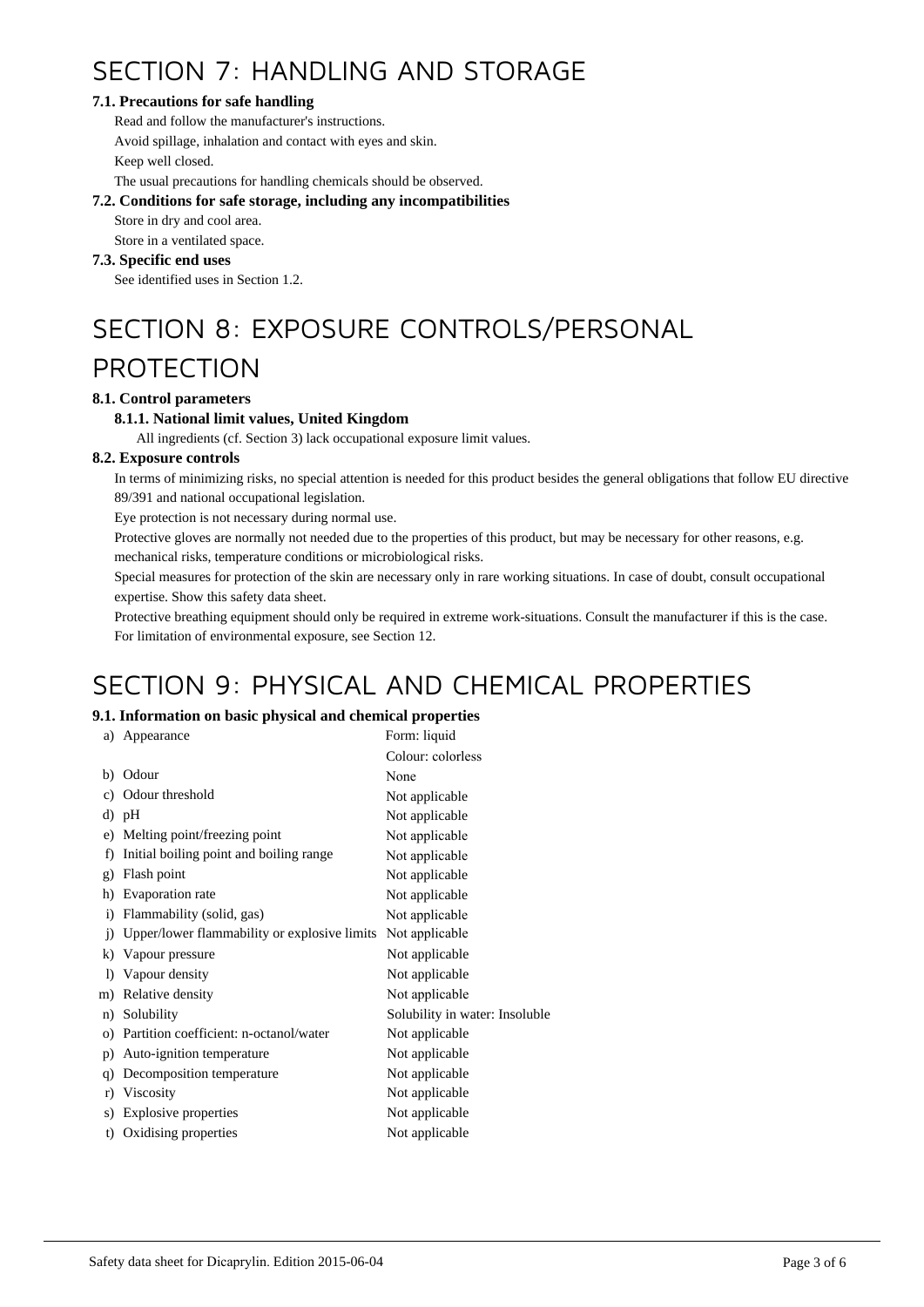#### **9.2. Other information**

No data available

# SECTION 10: STABILITY AND REACTIVITY

### **10.1. Reactivity**

The product contains no substances which can lead to hazardous reactions at normal use.

### **10.2. Chemical stability**

The product is stable at normal storage and handling conditions.

#### **10.3. Possibility of hazardous reactions**

Not indicated

## **10.4. Conditions to avoid**

Not indicated

### **10.5. Incompatible materials**

Avoid contact with oxidizers.

#### **10.6. Hazardous decomposition products**

Carbon monoxide (CO), carbon dioxide (CO2) and harmful and irritating substances.

# SECTION 11: TOXICOLOGICAL INFORMATION

### **11.1. Information on toxicological effects**

#### **General or unspecific toxicity**

The product is not classified as toxic.

#### **Acute effects**

Not classified as an acutely toxic substance.

#### **Harmfulness**

The product is not classified as harmful to health.

#### **Repeated dose toxicity**

No chronic effects have been reported for this product.

#### **Carcinogenicity**

No carcinogenic effects have been reported for this product.

#### **CMR effects**

No mutagenic or reproductive toxic effects have been reported for this substance.

#### **Sensibilisation**

Not sensitising.

#### **Corrosive and irritating effects**

The product is not corrosive. Minor irritation may arise for persons who are prone/susceptible.

#### **Synergism and antagonism**

No information is available.

#### **Effect on judgement and other psychological effects**

Does not affect the judgement.

#### **Relevant toxicological properties**

**Dicaprylin** No information available

# SECTION 12: ECOLOGICAL INFORMATION

### **12.1. Toxicity**

**Dicaprylin** 

No information available No ecological damage is known or expected in the event of normal use.

#### **12.2. Persistence and degradability**

The components of the product degrades in the natural environment. Not applicable

#### **12.4. Mobility in soil**

The product is not soluble in water and will spread on aquatic surfaces.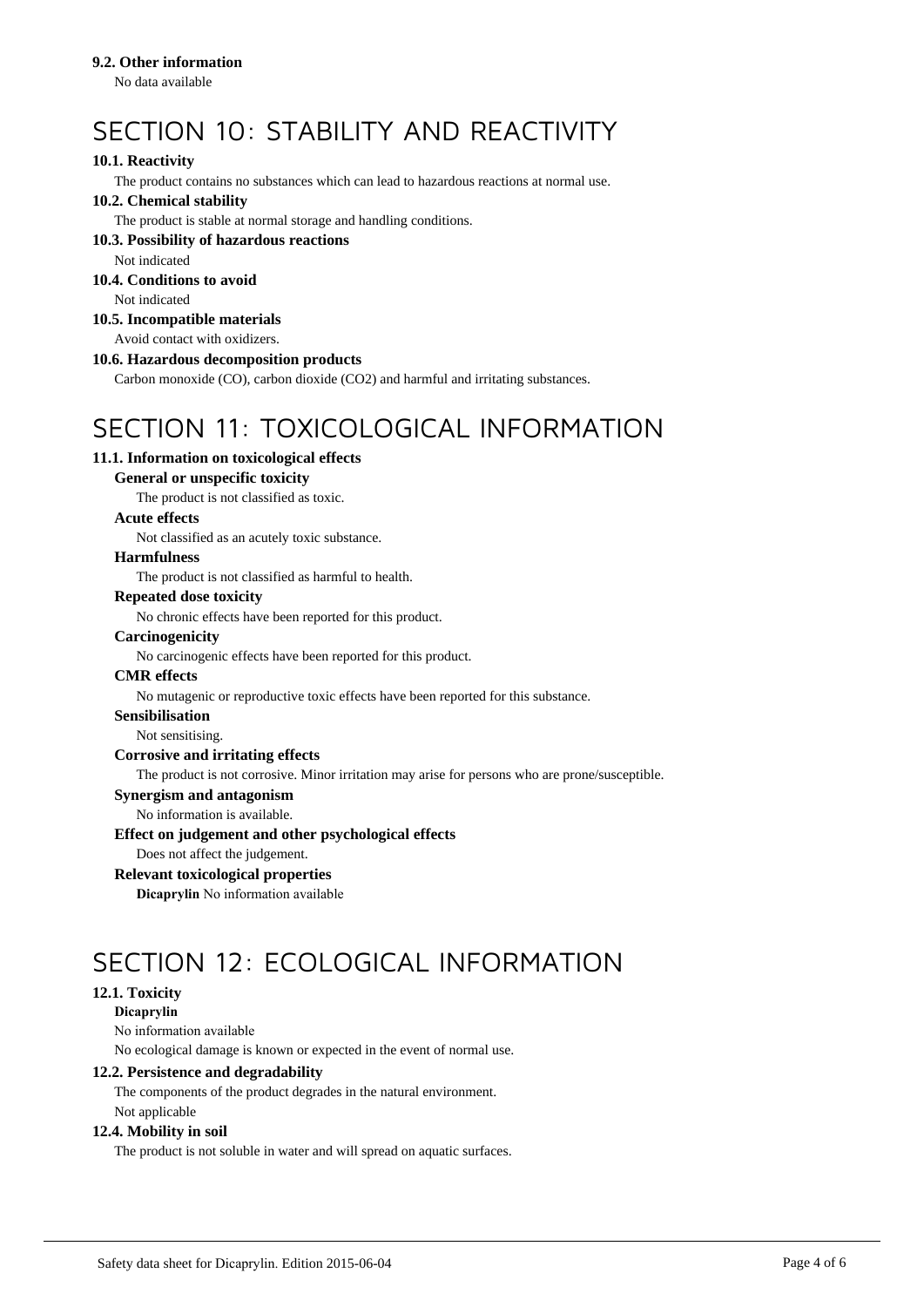#### **12.5. Results of PBT and vPvB assessment**

No chemical safety report has been executed.

### **12.6. Other adverse effects**

Not indicated

# SECTION 13: DISPOSAL CONSIDERATIONS

### **13.1. Waste treatment methods**

### **Waste handling for the product**

The product is not classified as hazardous waste. Also take local regulations for dealing with waste into account. Avoid discharge into sewers. **Recycling of the product**

This product is not usually recycled. Send to landfill.

#### **Transportation of waste**

Waste class J(0) - Does not have adverse effects on health or the environment.

# SECTION 14: TRANSPORT INFORMATION

This product is only supposed to be transported by road or railway and just the transport regulations ADR/RID thus apply. If other means of transport are to be used, contact the publisher of this safety data sheet.

#### **14.1. UN number**

Not classified as dangerous goods

**14.2. UN proper shipping name**

Not applicable

**14.3. Transport hazard class(es)**

Not applicable

### **14.4. Packing group**

Not applicable

**14.5. Environmental hazards**

Not applicable

#### **14.6. Special precautions for user** Not applicable

**14.7. Transport in bulk according to Annex II of MARPOL73/78 and the IBC Code** Not applicable

# SECTION 15: REGULATORY INFORMATION

### **15.1. Safety, health and environmental regulations/legislation specific for the substance or mixture** Not applicable.

#### **15.2. Chemical safety assessment**

Assessment and chemical safety report in accordance with 1907/2006 Annex I has not yet been performed.

# SECTION 16: OTHER INFORMATION

#### **16a. Indication of where changes have been made to the previous version of the safety data sheet Revisions of this document**

This is the first version.

### **16b. Legend to abbreviations and acronyms used in the safety data sheet**

#### **Full texts for Hazard Class and Category Code mentioned in section 3**

| Not classified as toxic |
|-------------------------|
|                         |

*No phys haz* Non-assigned physical hazard

*No environmental hazard* Not classified as being environmentally hazardous

#### **Explanations of the abbreviations in Section 14**

ADR European Agreement concerning the International Transport of Dangerous Goods by Road

RID Regulations concerning the International Transport of Dangerous Goods by Rail